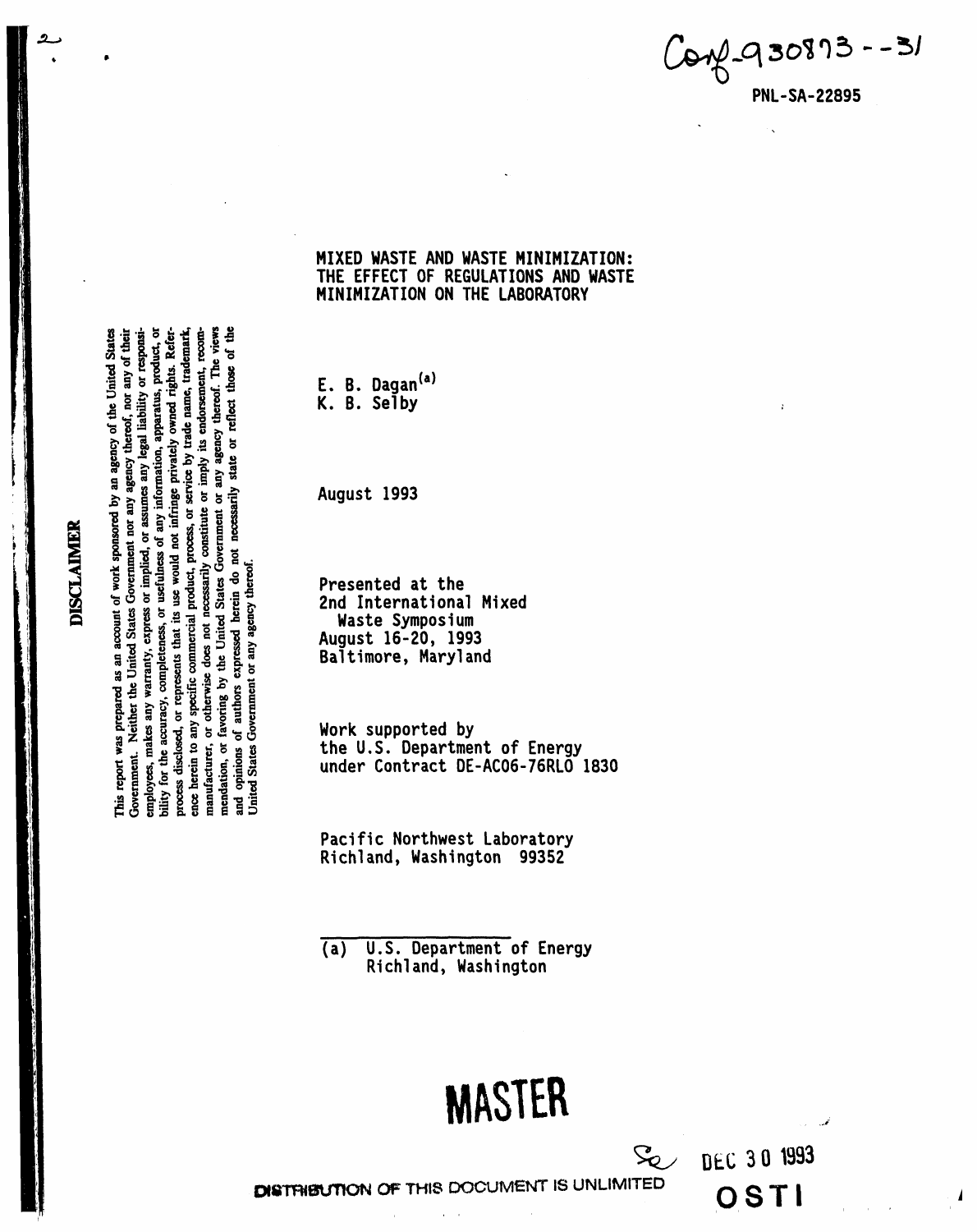# MIXED WASTE AND WASTE MINIMIZATION

ABSTRACT: The Hanford Site is located in the State of Washington and is subject to state and federal environmental regulations that hamper waste minimization efforts. This paper addresses the negative effect of these requlations on waste minimization and mixed waste issues related to the Hanford Site. Also, issues are addressed concerning the regulations becoming more lenient. In addition to field operations, the Hanford Site is home to the Pacific Northwest Laboratory which has many ongoing waste minimization activities of particular interest to laboratories.

## BACKGROUND: THE CHANGING HANFORD MISSION

The Hanford Site was acquired by the federal government in 1943. For more than 20 years, Hanford Site facilities were dedicated primarily to the production of plutonium for national defense and the management of the resulting wastes. In later years, programs at the Hanford Site were<br>diversified to include research and development for advanced reactors, renewable energy technologies, waste disposal technologies, and cleanup of contamination from past practices.

The U.S. Department of Energy (DOE) has established a new mission for Hanford which includes:

- Waste Management of stored defense wastes and the handling, storage, and disposal of radioactive, hazardous, mixed, and sanitary wastes from current activities.
- Environmental Restoration of approximately 1,100 inactive radioactive, hazardous, and mixed waste sites and about 100 surplus facilities.
- Research and Development in energy, health, safety, environmental sciences, environmental restoration, waste management, and national security.
- Technology Development of new environmental restoration and waste management technologies, including site characterization and assessment methods; waste minimization, treatment, and remediation technology; and education outreach programs.

Facilities at the Hanford Site are no longer in a production mode. Wastes generated on the Hanford Site come from past practices and current research efforts.

THE REGULATIONS: HOW WASTE MINIMIZATION SUFFERS

Speculative Accumulation: Enforced by the State under RCRA

The Dangerous Waste Regulations in the State of Washington are codified in the Washington Administrative Code (WAC). The WAC (section 173-303-016(5)(d)) requiates speculative accumulation by limiting the amount of time a waste may be stored. There are situations in which a waste that is generated could be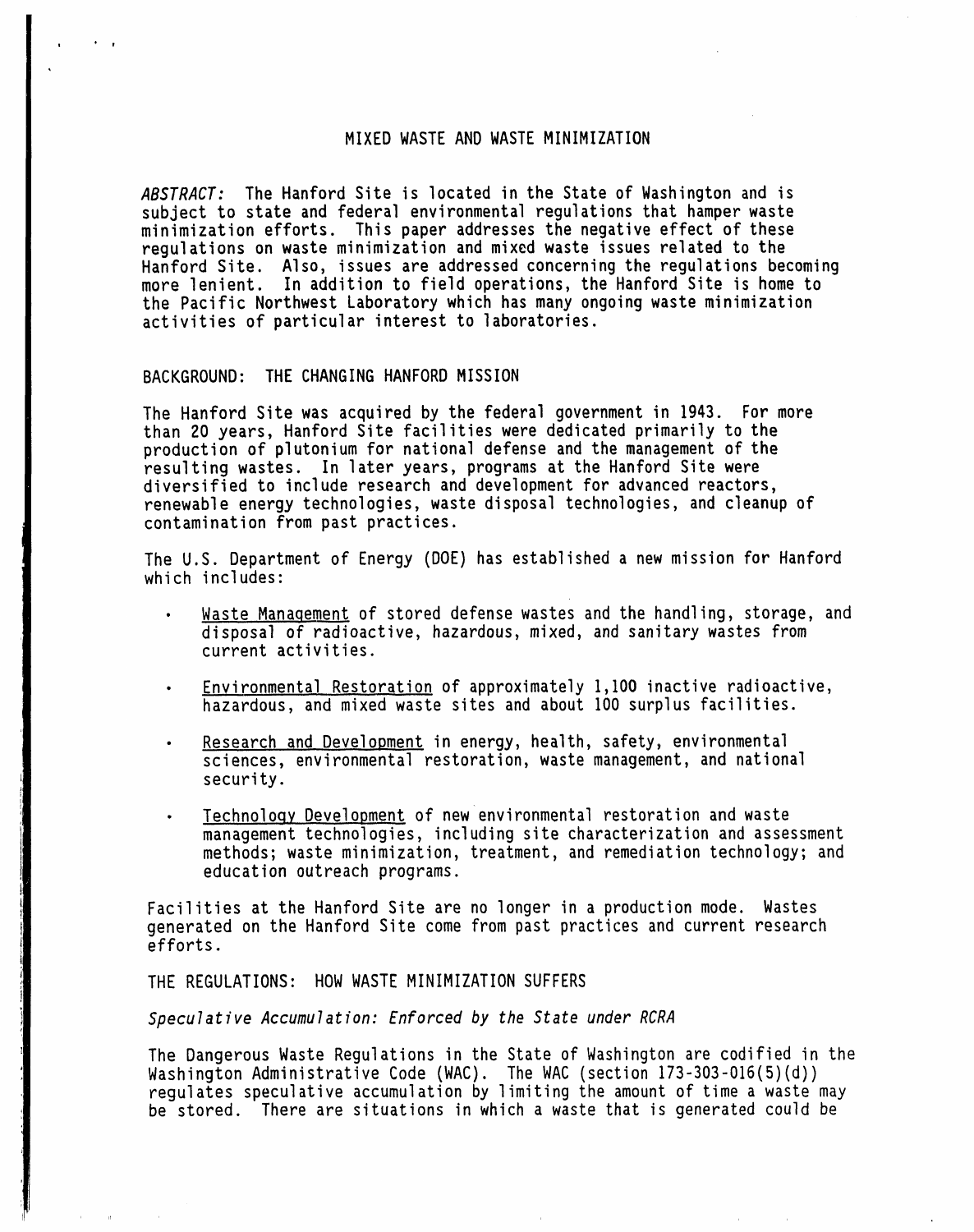used or recycled further down the road, but because of the speculative accumulation period, it must be disposed of. By regulating waste in this manner the statute forces a generator to create waste instead of allowing the generator to re-use or recycle.

More specifically, under WAC section 173-303-016(5)(d), if a material is identified as a speculatively accumulated material, i.e., no use or method of recycling has been identified for the material within the calendar year, the material is classified as a solid waste and is subject to Resource Conservation Recovery Act (RCRA) storage restrictions. Therefore, unless a use or method to recycle the material is immediately available, the material automatically becomes waste.

Under WAC  $173-303-016(5)(d)$ , a material is:

• Q

"accumulated speculatively if it is accumulated before being recycled. A material is not accumulated speculatively if it can be shown that the material is potentially recyclable and has a feasible means of being recycled and that during the calendar year  $\ldots$  the amount of material that is recycled equals at least 75 percent of the amount of material accumulated at the beginning of the period."

As written, speculative accumulation does not provide for unique materials such as radioactive contaminated shielding, which could be re-used, but not always within one year. According to the statute, if the shielding is not reused or recycled within one year, it must be disposed of as waste. This puts the DOE in the unique position of generating radioactive mixed waste without being in a production mode.

As an example, facilities at the Hanford Site that have been shut down and stand to be decommissioned use large amounts of lead shielding to protect workers from exposure. The decommissioning process, which is an emerging technology, involves timely procedures for securing required permits, ensuring proper reviews, getting adequate funding, etc. Before decommissions can begin, most of the lead shielding will have been disposed of as hazardous or mixed waste because of the speculative accumulation regulations. It simply is not feasible during the decommissioning process to devise within one year a re-use or recycling procedure for lead shielding.

As a result of the speculative accumulation requirements, new lead will have to be procured for shielding purposes because the previously used lead had to be disposed of as waste, needlessly generating additional hazardous or mixed wastes. If lead could be stored until it was needed for shielding, instead of disposing of it as waste, a substantial waste minimization savings could be realized.

# Derived From Rule

The derived from rule (WAC 173-303-150) prohibits any action to evade the intent of the regulation by dividing or diluting wastes to change their designation, except for the purposes of treating, neutralizing, or detoxifying such wastes.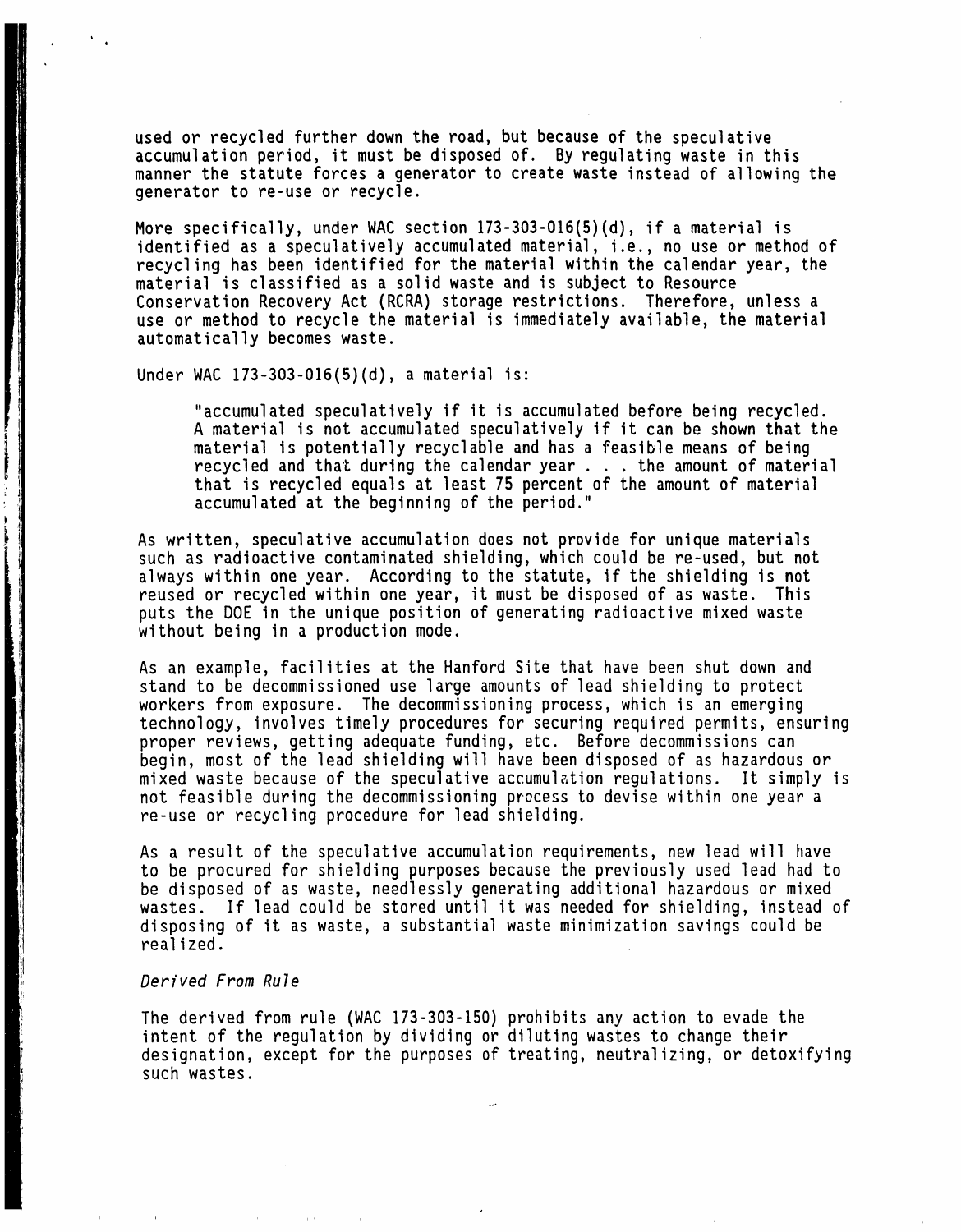In effect, this increases the amount of waste generated if there should be any dilution of a waste stream other than for the purposes of treatment, neutralization, or detoxification by characterizing the entire stream as waste. In addition, WAC 173-303-082(3) stipulates that if a non-hazardous waste stream is contaminated with a "dangerous waste source" waste stream (waste codes F001-F024, K001-K087, and W001), the entire waste mixture is designated as hazardous waste.

This could mean that if one molecule of the regulated hazardous waste gets into a non-regulated waste stream, the entire stream, including any piping or equipment associated with the stream, becomes a regulated hazardous waste.

It would be ideal if waste constituents could be separated and the amounts of these constituents isolated. However, for large facilities such as those at the Hanford Site, it is not always possible to keep particular constituents separate. The derived from rule, therefore, will always act to increase the volume of waste in a stream that has some hazardous waste constituents.

# Liabilities if Waste is "Sold"

Large amounts of wastes and excess chemicals are generated at the Hanford Site which could be recycled or reclaimed. Many of these materials are recycled by off-site vendors. The Hanford Site, being a government-run facility with "deep pockets", must be extremely cautious in who it contracts with to' recycle/reclaim materials. If the recycler should ever dispose of hazardous wastes improperly, the DOE could become partly liable for clean-up of the waste because of RCRA Cradle-to-Grave liability.

It often takes a year or more to select a vendor for recycling hazardous materials from the Hanford Site. This time is spent auditing and verifying that the vendor is performing its work within federal, state and local laws. After a contract is established, if the "integrity" of the vendor is ever questioned, the contract is not renewed and the selection process starts again. During the time the selection of a vendor is in process, recyclable waste continues to be generated at the site. The generated waste must be disposed as hazardous waste within 90 days of generation because of the regulations prohibiting "speculative accumulation". Much waste that could be recycled ends up being disposed of as hazardous waste.

Recyclable materials generated in radiologically controlled areas pose the same problems as above, with the added concern of being potentially contaminated. Particularly troublesome are lead acid batteries, lead metal (bricks, sheeting, blankets, shot, etc.), and mercury which are all good radiation shields. Health physics technicians are reluctant to unconditionally release these items offsite because they may be "shielding" internal contamination. The generators end up disposing of the materials as mixed wastes. This issue concerning release from radiologically controlled areas has contributed to hampering waste minimization efforts at the Hanford Site. In certain situations, even packing material surrounding equipment that was taken into one of these areas could not be released and was disposed of as radioactive waste. Simple solutions such as unpacking equipment outside of the control area have been implemented. Hopefully, release procedures and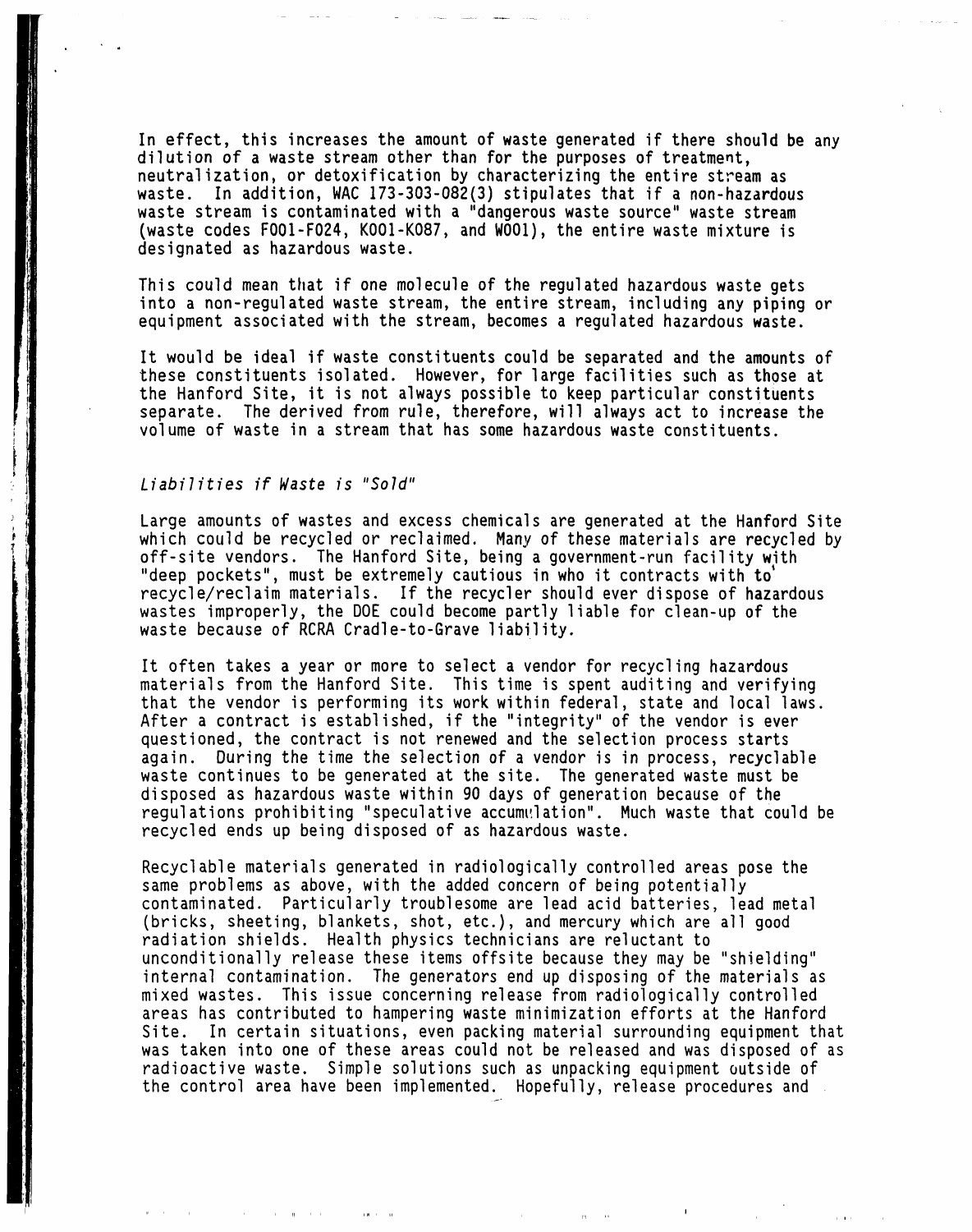control measures can be improved so that waste minimization efforts may prevail.

#### HOW THE REGULATIONS MAY BE CHANGING

The U.S. Environmental Protection Agency (EPA) recently issued a proposed rule "Hazardous Waste Management System; Modification of the Hazardous Waste Recycling Regulatory Program" (Federal Register, Volume 58, No. 27, Thursday, February 11, 1993, Proposed Rules).

Under the proposed rule, certain post-user items that are usually managed as hazardous wastes (e.g., used batteries and suspended/canceled pesticides) could be collected and handled under less stringent requirements. It would appear that EPA's intent is to encourage proper treatment and/or recycling of these wastes, and further facilitate separation of these wastes from the municipal waste stream.

Specifically, EPA refers to these post-user types of wastes that will be subject to less stringent requirements as "universal wastes" and identifies certain common characteristics they share. These characteristics include:

- frequently generated in a wide variety of settings other than industrial settings usually associated with hazardous wastes;
- generated by a vast community, the size of which poses implementation difficulties for both those who are regulatedand the regulatory agencies charged with implementing the hazardous waste program; and
- may be present in significant volumes in the municipal waste stream.

It would appear, therefore, that if a waste can be char cterized as a "universal waste", the waste would be subject to less suringent requirements, possibly allowing more opportunities for recycling or re-use. This, however, is only a proposed rule and if promulgated does not necessarily have to be implemented by those states granted RCRA authority by the EPA.

WASTE MINIMIZATION INITIATIVES AT THE HANFORD SITE

Co-Disposal

Co-disposal is an innovative waste minimization technique being developed at the Hanford Site. Co-disposal involves using existing solid and liquid wastes, instead of clean materials, as fill material in radioactive and mixed waste landfills and trenches. This material is referred to as "waste rock".

These existing wastes, including soil washing sludge, contaminated soils, demolition rubble, fly ash, purge water, leach water, etc., would ordinarily need to be disposed of separately. Co-disposing of these wastes in landfills and trenches, rather than using clean material, saves the funds required to dispose of these existing wastes and avoids the creation of new waste from the clean materials.

The innovation of the Co-disposal project is that waste is treated as product to dispose of other waste (see Figure I). It is estimated that Co-disposal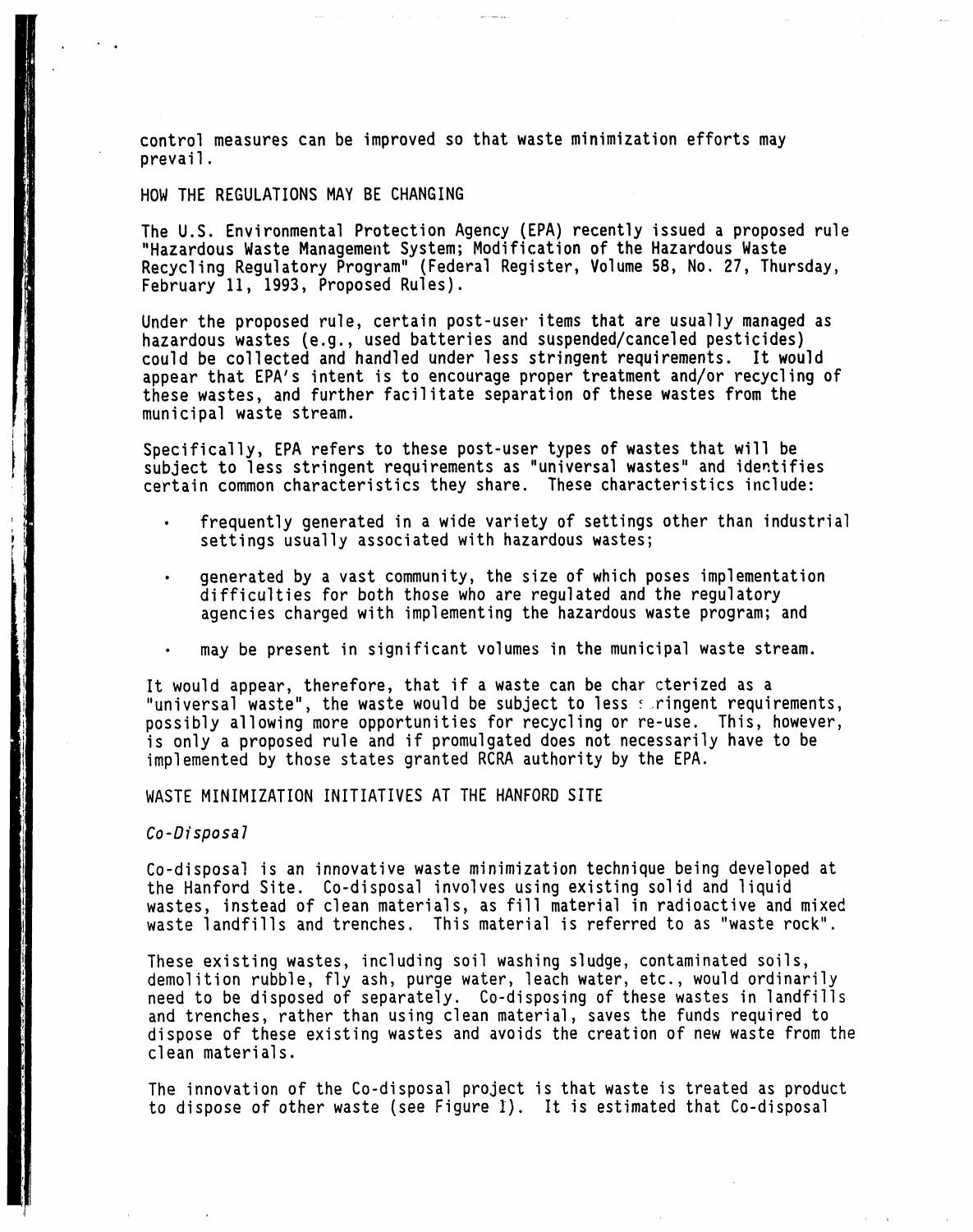will increase landfill capacity from 100% to 300% over traditional landfill us**e**.

#### Surplus Property M**a**nagem**e**nt

Contaminated tools and equipment that are no longer needed are given to other on-site facilities to use. Many of these items have rough or porous surfaces, or inaccessible areas which cannot be surveyed properly. If another facility can use the material, disposal and replacement costs can be reduced. Some examples of "recycling" excess contaminated materials at Hanford are:

1. Contaminated handtools from shutdown production reactors (100-Areas) were given to 200-Area process facilities and waste management facilities.

2. Railroad ties and telephone poles from stabilized waste sites were given to tank farms for use as vehicle stops in radiologically controlled areas.

3. Chain-link fencing that surrounded contaminated or hazardous waste sites was removed when clean-up was completed. The fencing could not be economically released as free of radioactive contamination. Instead of disposing of the fencing as contaminated waste, the fencing was installed around active burial grounds.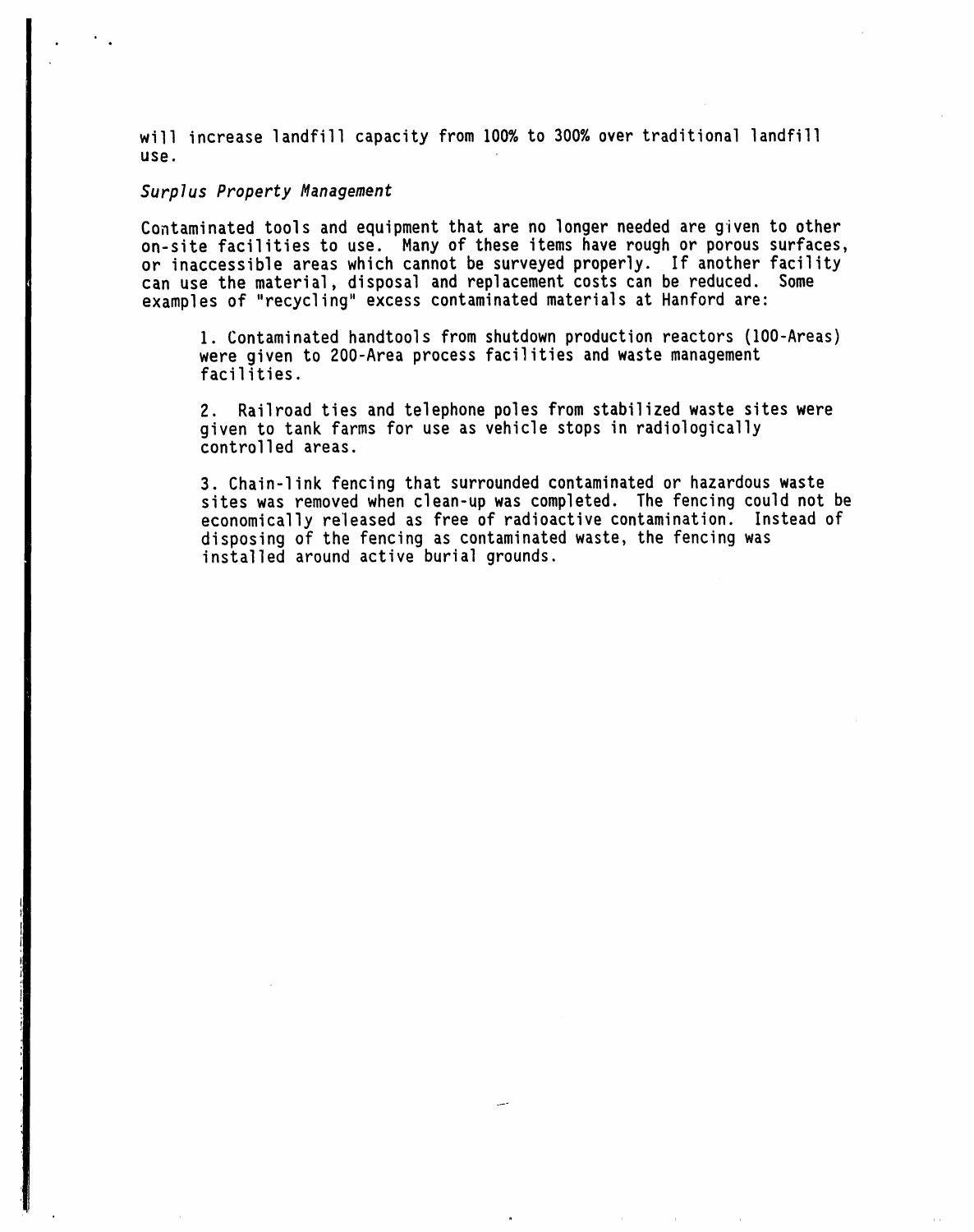#### WASTE MINIMIZATION IN THE LABORATORY: PACIFIC NORTHWEST LABORATORIES

Pacific Northwest Laboratory (PNL) operates facilities located on the Hanford Site and is under contract for Research and Development to the Department of Energy, Richland Field Office (DOE-RL). Pacific Northwest Laboratory is divided into different research centers (Centers), each providing expertise in areas of science and engineering. For example, the Materials and Chemical Sciences Center performs research in the area of physical, chemical, and radiochemical analysis techniques, while the Earth and Environmental Sciences Center performs research with regard to groundwater modeling, lysimeter research, and the effects of hazardous and radioactive substances on microbial environments.

Pacific Northwest Laboratory provides research support on various DOEsponsored and non-DOE-sponsored work.

#### WASTE GENERATION

The following is a brief list of research projects PNL is currently involved in and the wastes they generate. All of these programs generate mixed waste to some degree. Efforts to seriously curtail mixed waste generation and to eliminate it if possibleare underway.

#### Vitrification Technology

Research is being conducted on vitrification technology wherein solid and/or liquid radioactive wastes are placed inside a controlled environment (a melter) along with frit material and superheated until the waste mass is turned into a glass-like material. This material is impervious to groundwater leaching, weathering, etc. A counterpart to melter technology is In-Situ Vitrification wherein plots of soil in the environment are superheated to form this glass-like material. This program generates Low-Level Radioactive waste (LLW), mixed waste, and hazardous waste. The mixed waste generated under this program usually consists of soils contaminated with heavy metals and organics as well as liquids contaminatedwith same.

#### Groundwater Program

This program area consists of modeling the groundwater beneath the Hanford Site, as well as lysimeter research to investigate transfer rates of various substances through the soil column. Mixed waste generated from this program consists of radioactively contaminated liquids, sampling and analysis wastes (including scintillation counting wastes), and chemical reagent wastes from laboratories.

#### Fuels Research

Another program in which PNL is involved is research into nuclear fuels. Hotcell facilities are used to investigate the properties of various materials when irradiated. Mixed wastes generated from this program consist of grinding and polishing solutions containing methanol and perchloric acid with a high degree of radioactivity. Another mixed waste stream generated by this program is solvent contaminated rags from the cleaning of hot-cell manipulator parts.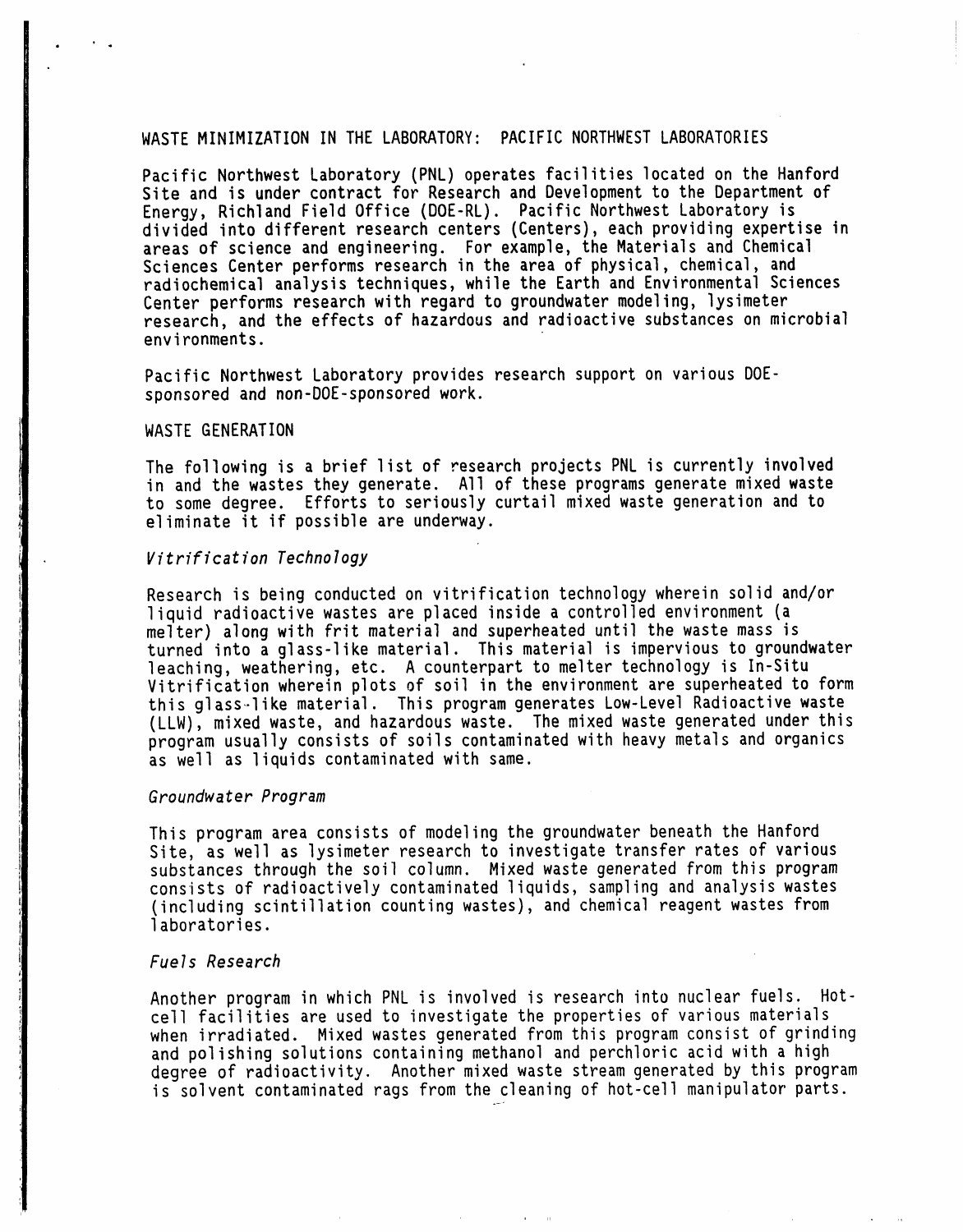# Tank Core Characterization Program

Pacific Northwest Laboratory provides a great deal of research support to the Tank Core Characterization Program. The Hanford Site is the home of 28 Double Shell-Tanks (DSTs) and 149 Single-Shell Tanks (SSTs) used for the storage of high-level radioactive wastes generated from the reprocessing of spent nuclear fuel during the Manhattan Project. A program is in place to characterize the contents of these tanks. Westinghouse Hanford Company (WHC) (the Management and Operations contractor at the Hanford Site) is responsible for sampling the tanks and shipping the sample material to PNL for analysis. Pacific Northwest Laboratory receives the samples into various hot-cell facilities located in the 300 Area and performs physical, chemical, and radiochemical analyses. Since PNL is heavily involvedin this area with many Centers participating, this program generates a large amount and wide variety of wastes. The various solid and liquid wastes generated from this research are very high in radionuclide activity. Low-level wastes and mixed wastes are the prevalent waste streams.

## WASTE DISPOSAL

DOE-generated mixed wastes have two potential disposal pathways:

# Disposal to the Radioactive Liquid Waste System

Five PNL facilities in the 300 Area of the Hanford Site are connected to a WHC facility (also in the 300 Area) via underground pipeline. Liquid mixed wastes and LLW that meet certain criteriamay be disposedof to the Radioactive Liquid Waste System (RLWS). The liquid wastes are received at the WHC facility (340 building) and stored in two 10,000 gallon underground storage tanks. When tanks near their capacity or the 90-day clock is approaching, the tanks are pumped into a 20,000 gallon rail car and transported to the 200W area for disposal into the DSTs. This disposal pathway is currently operated at no cost to PNL other than staff time. Therefore, there is incentive to determine if a mixed waste meets the criteria for disposal to the RLWS. In some cases, neutralization scenarios can prepare a mixed waste for RLWS disposal, thus saving the cost of disposing to the Central Waste Complex.

# Disposal to the Central Waste Complex

If mixed waste does not meet the criteria for disposal to the RLWS, it must be packaged into drums and shipped to the Central Waste Complex located in the 200W area and operated by WHC. Mixed waste is stored at this facility for future treatment. The one-time cost for transportation and storage of a 55gallon drum is approximately\$2,000. This cost, coupledwith the extensive paperwork and staff time involved in disposal provides great incentive for minimizing mixed waste streams.

#### WASTE MINIMIZATION PROGRAM AT PNL

Current Tasks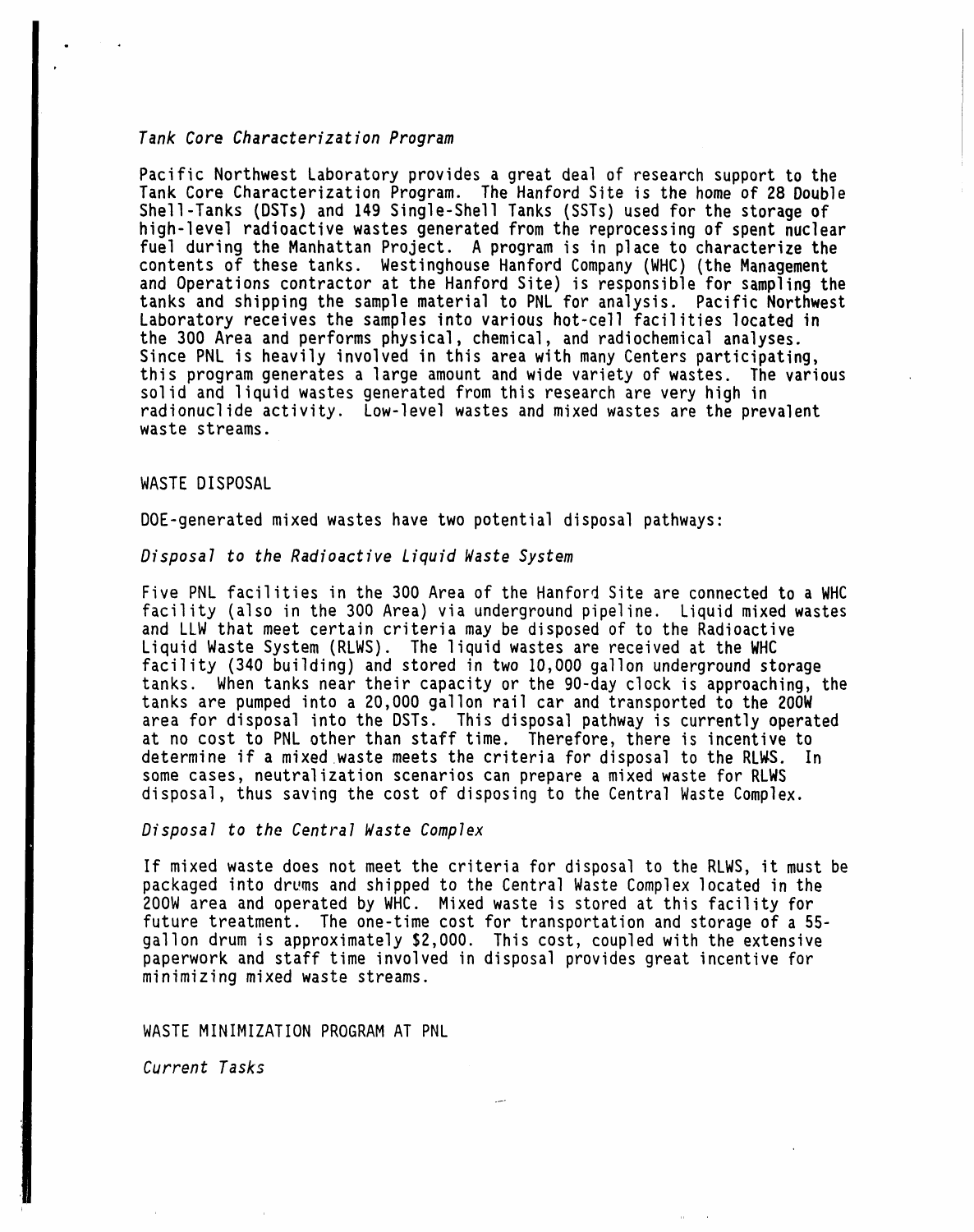PNL's waste minimization program is still in its adolescent stage of development. Process Waste Assessments (PWA's) have been performed on 5 recurring waste streams out of the Craft Services Department. The waste streams assessed were batteries, fluorescent light tubes, fluorescent light ballasts, paint wastes, and waste oils. In addition, the research centers have developed waste minimization plans which are reviewed annually. Pacific Northwest Laboratory provides data for inclusion in annual site-wide waste minimization reports such as EPCRA 312/313 reports and the SEN-37-92 report.

#### Future Tasks

DOE has provided some funding for 1993 for the following tasks:

1. Develop a database to track all waste generation (LLW, mixed waste, transuranic (TRU), hazardous wastes) across PNL.

This database is in the early stages of development. Databases currently exist for these waste streams and a centralized database is being developed that will import data from them. There is also the possibility of compatibility with the Chemical Management System (CMS). The CMS is a PNL-wide database system in which research staff log in the chemicals that they are using in their laboratories. In the future, the centralizedwaste database could be linkedup with the CMS and with the database system that Procurement uses. The entire chemical management process, from purchasing to disposal, could then be tracked together allowing for greater implementation of waste minimization strategies.

2. Develop generator-specific waste minimization training.

Currently, waste minimization training is one module in the Hazardous Waste Generators Training program. General waste minimization objectives and goals are presented in this class as well as techniques that can be employed to meet the objectives. Through the use of the above waste generation database, waste minimization training will be developed for each facility and will be generator-specific. For example, training in waste minimization techniques relating to paint use and solvent cleaning will be developed and presented to Craft Services staff. Waste minimization techniques related to sampling and analysis procedures will be developed and presented to various research staff involved in these areas. Waste minimization training given in this manner will ensure that specific techniques are implemented in the field in applicable areas rather than general techniques being implemented for all staff. As a result, waste minimization accomplishments will increase.

3. Develop a waste minimization incentives program to stimulate research staff in the area of waste minimization technologies.

This task involves developing a program that provides funding for waste minimization technologies to be applied in research applications. One idea is to organize a contest in which research staff submit technologies that would aid in minimizing their wastes. The staff submitting the technology that has the best cost/benefit ratio would receive funding to purchase the technology. Examples include: a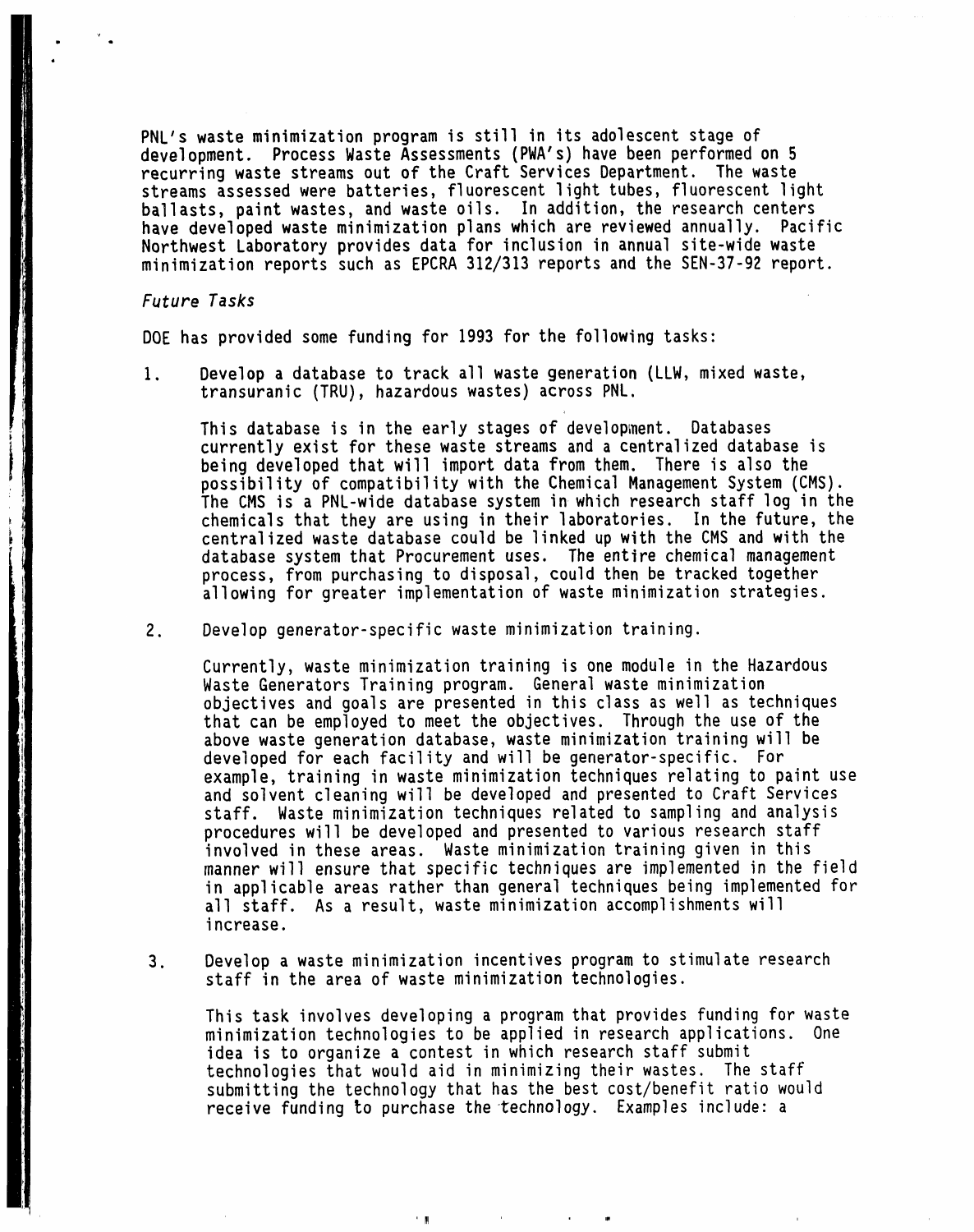**s**cintillationc**o**u**n**t**e**rthat requiresless cocktailper sample,vial crusher/extract**o**r,and **o**th**e**rs.

# WASTE MINIMIZATION SUCCESS STORIES

There have been specific waste minimization techniques implemented within the last two years at PNL that have resulted in significant waste reduction and cost savings.

#### Product Substitution:

Generation: PNL routinely uses scintillation cocktails for counting radioactivity in SST/DST core samples and other radiochemistry efforts at the Hanford Site. Older cocktails contained xylene, toluene, methanol, and pseudocumene, all of which are regulated as hazardous wastes and are flammable, creating a fire hazard and limiting storage capabilities within the laboratories. The use of these cocktails generated mixed waste which costs approximately \$200.OO/ft°to dispose of (a 55-gallon labpacked drum would therefore  $cost$  \$1,500.00).

Product<br>Substitution:

Two new non-regulated scintillation cocktails were evaluated: Ultima Gold and Opti-Fluor. These cocktails do not contain RCRA or State-regulated constituents and therefore do not result in mixed waste generation. Normally, these wastes would be absorbed onto diatomaceous earth and disposed of as LLW (at the cost of approximately \$500.00 for a 55-gallon drum). However, these waste cocktails fit the criteria for disposal to the RLWS and thus, disposal cost nothing. Other benefits besides cost savings include safer working environment due to nonflammability, no 90-day clock or satellite accumulation regulatory issues, and less staff time spent on disposal (paperwork, labeling, inspection, etc.).

Cost

Savings: As a result of product substitution, approximately 350 gallons/yrof mixed waste was not generated. This resulted in a cost savings of  $$26,000.00$ .

Waste Reduction Combined with Product Substitution:

Waste<br>Generation:

Research staff were using a regulated scintillation cocktail in a liquid scintillation counter that used 20 ml vials per sample. This generated a significant amount of mixed waste requiring disposal at approximately \$200.00/ft<sup>3</sup> (a 55-gallon labpacked drum would therefore cost \$1,500.00).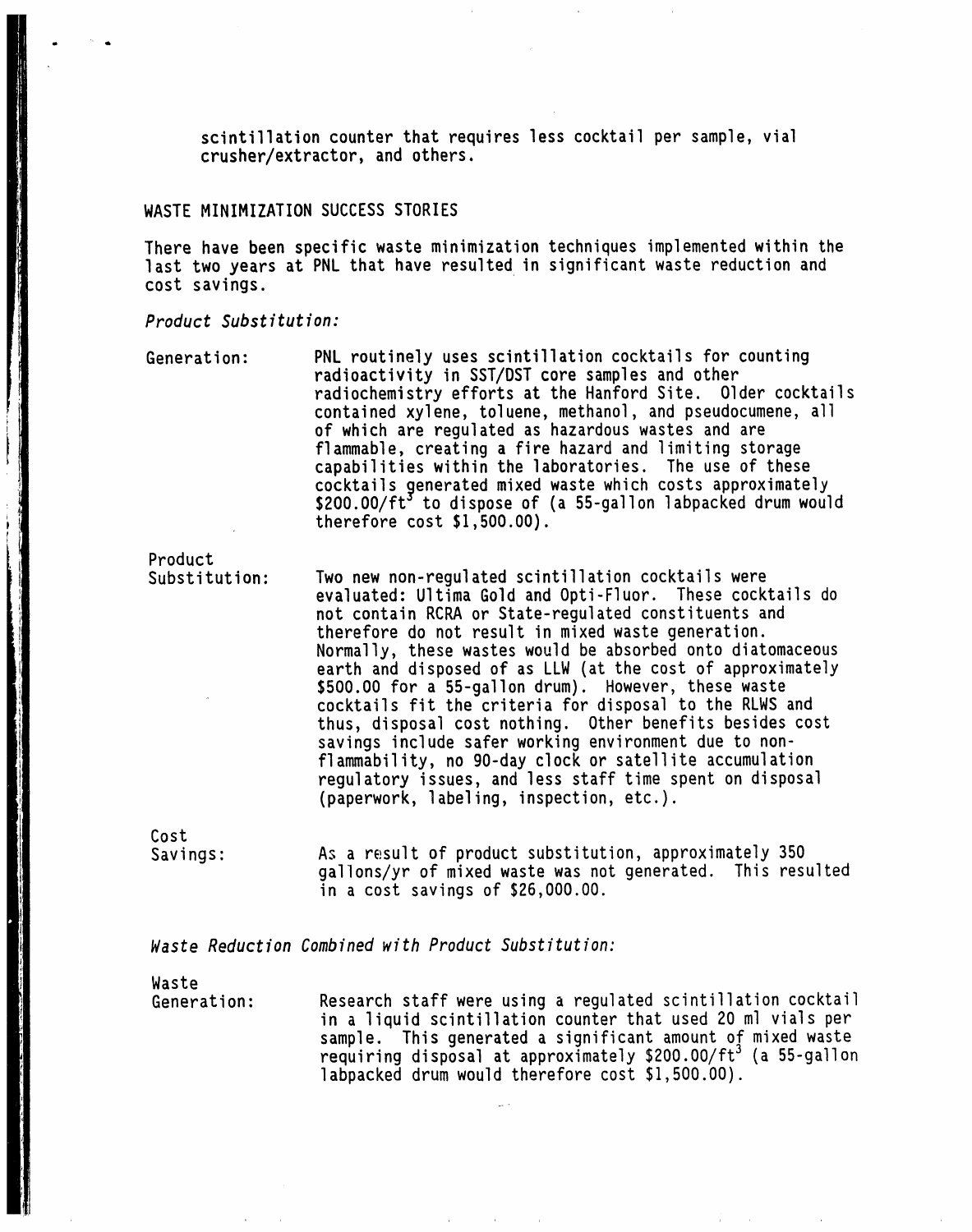Waste Reduction/ Product<br>Substitution:

PNL research staff investigated the use of 7 ml vials in place of the 20 ml vials and confirmedthat this would n**o**t require a new scintillation counter (special carriers would be used) and this switch would still produce statistically valid sample results. This resulted in a 3:1 reduction.

Then, the staff switched to Ultima Gold, a non-regulated scintillation cocktail (see PNL Success Story Number 1) thus ceasing the generation of mixed waste.

Finally, the staff researched and purchased a liquid scintillation counter that uses plates instead of the 7 ml vials. Each plate has 96 wells and each well uses 0.2 mls cocktail. This resulted in a 35:1 reduction.

Cost Savings/

Total waste reduction from 20 ml vials to .2 ml wells per sample is 100:1 reduction. The cost savings amounts to approximately \$12,000/yr in disposal costs alone.

Benefits include: vastly decreased staff time spent on disposal paperwork/handling, much greater numbers of samples can be run during a single counting, flammability hazards of cocktail have been removed by switching to non-flammable cocktail, and much less liquid wastes are handled thus reducing the hazard of radionuclide contamination.

This waste minimization activity is unique in that the staff combined two waste minimization techniques and thus produced a hundred-fold reduction. Combining of waste minimization techniques should be investigated in all waste minimization scenarios.

Product Substitution:

Waste

Generation: Research staff were using  $1,1,1$ -Trichloroethane with rags to clean manipulator parts for use in hot cells. This activity resulted in approximately 2 drums of mixed waste per year.

Product<br>Substitution:

Staff investigated and confirmed that switching to a nonhazardous degreaser was feasible.

Cost<br>Savings: Implementing this waste minimization technique eliminated the generation of two drums of mixed waste per year resulting in cost savings of approximately \$2,500.00/yr.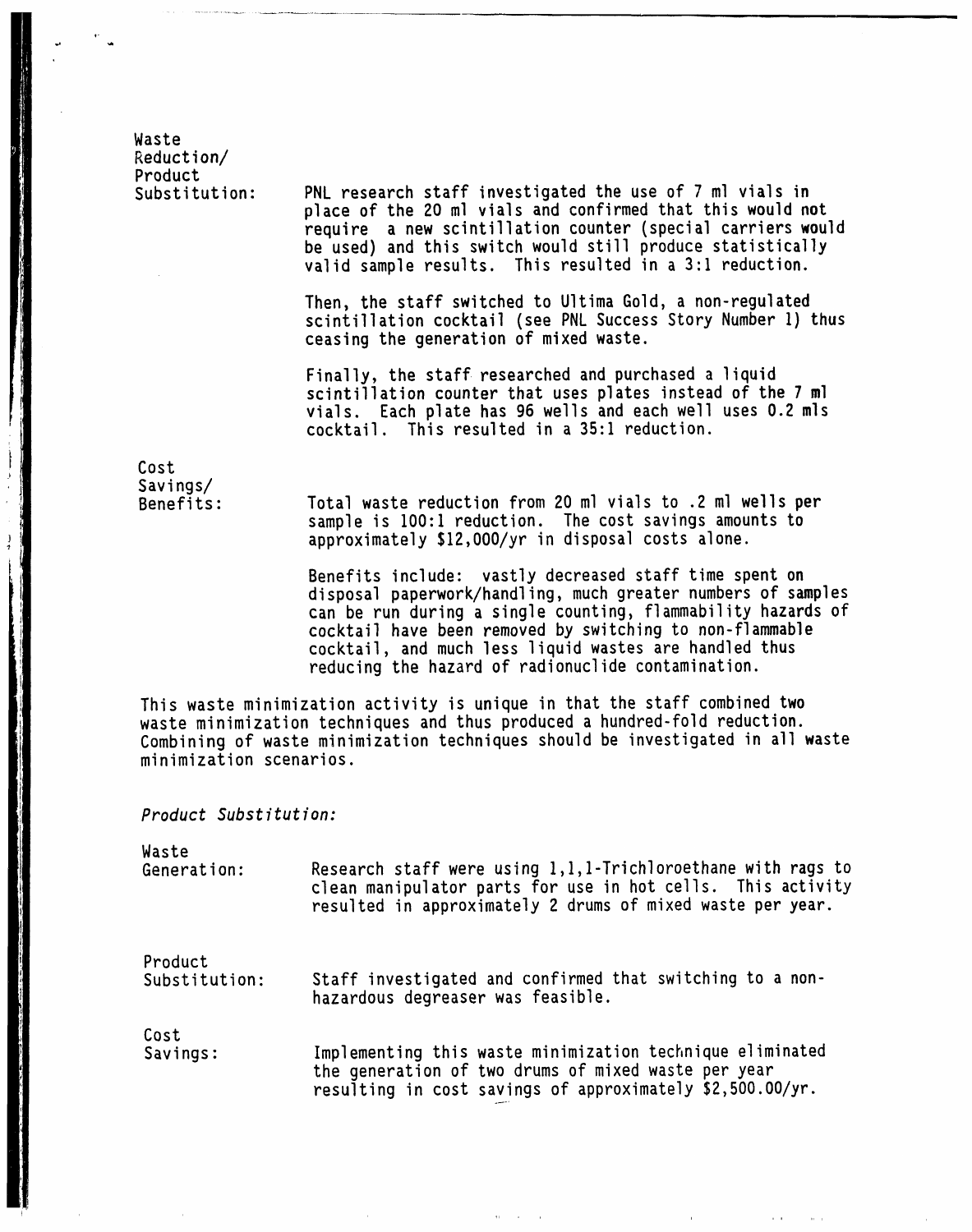# SUMMARY

 $\Box$  C

The current state and federal environmental regulations important to<br>activities at the Hanford Site were not originally promulgated with waste<br>minimization in mind. It is important to seek changes in this area so that<br>reus

Waste minimization is a rapidly developing area and one of vital environmental<br>importance. It not only applies to large operating facilities, but to<br>laboratories and small quantity generators as well. As the waste minimiza

À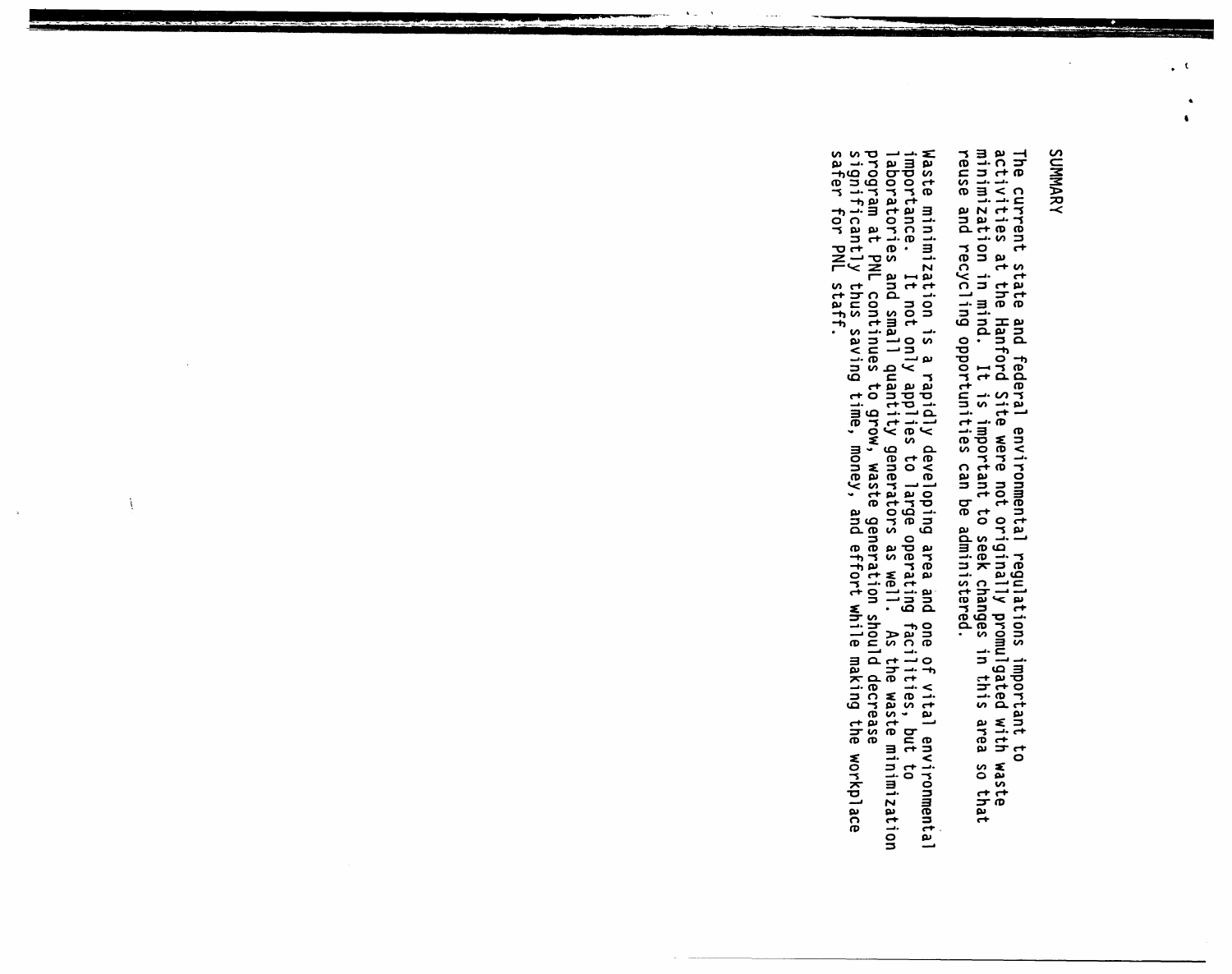